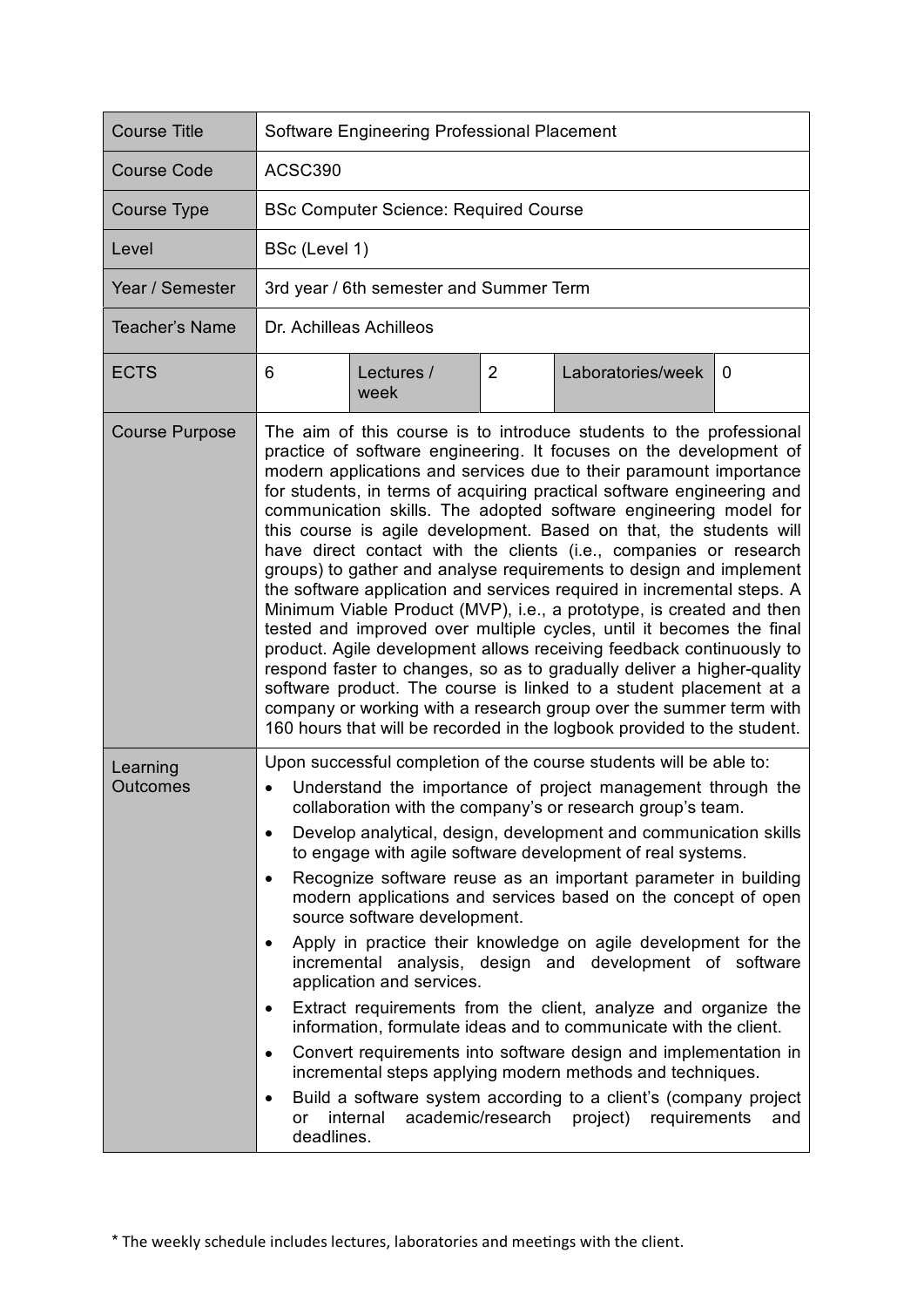| Prerequisites               | <b>ACSC223, ACSC382,</b><br><b>ACSC383.</b>                                                                                                                                                                                                                                                                                                                                                                                                                                                                                                                                                                                                                                                                                                                                                               | Corequisites                                 | None.                                                                                                                                                                    |  |  |  |
|-----------------------------|-----------------------------------------------------------------------------------------------------------------------------------------------------------------------------------------------------------------------------------------------------------------------------------------------------------------------------------------------------------------------------------------------------------------------------------------------------------------------------------------------------------------------------------------------------------------------------------------------------------------------------------------------------------------------------------------------------------------------------------------------------------------------------------------------------------|----------------------------------------------|--------------------------------------------------------------------------------------------------------------------------------------------------------------------------|--|--|--|
| <b>Course Content</b>       | 1. Agile Development and Project Management - (1 Week)                                                                                                                                                                                                                                                                                                                                                                                                                                                                                                                                                                                                                                                                                                                                                    |                                              |                                                                                                                                                                          |  |  |  |
| & Course<br><b>Schedule</b> | Agile Fundamentals. Plan-Driven and Agile Development.<br>Management activities, Project planning,<br>Project<br>scheduling, Risk management. RedMine and Google Drive<br>for Project Collaboration. GitHub Software Development<br>Platform. (Lecture - 1 Week)                                                                                                                                                                                                                                                                                                                                                                                                                                                                                                                                          |                                              |                                                                                                                                                                          |  |  |  |
|                             | 2. Domain Problem and Requirements - (3 Weeks)                                                                                                                                                                                                                                                                                                                                                                                                                                                                                                                                                                                                                                                                                                                                                            |                                              |                                                                                                                                                                          |  |  |  |
|                             | ۰.                                                                                                                                                                                                                                                                                                                                                                                                                                                                                                                                                                                                                                                                                                                                                                                                        | Interviews, Focus Groups. (Lecture - 1 week) | Minimum Viable Product (MVP), User Stories. Tasks.<br>Focus on People not Software Processes: Surveys,                                                                   |  |  |  |
|                             | Students will schedule and meet with client to perform the<br>interviews, surveys and/or focus groups with the relevant<br>stakeholders. (Meetings - 2 weeks)                                                                                                                                                                                                                                                                                                                                                                                                                                                                                                                                                                                                                                             |                                              |                                                                                                                                                                          |  |  |  |
|                             | 3. Architecture Design and Software Technologies - (1 Week)                                                                                                                                                                                                                                                                                                                                                                                                                                                                                                                                                                                                                                                                                                                                               |                                              |                                                                                                                                                                          |  |  |  |
|                             | Students will meet with clients for requirements validation<br>and refinement, as well as deciding on the architecture<br>definition, the software technologies and IDEs to be used.<br>$(Meeting - 1 week)$                                                                                                                                                                                                                                                                                                                                                                                                                                                                                                                                                                                              |                                              |                                                                                                                                                                          |  |  |  |
|                             | 4. Design and Implementation - (4 Weeks)                                                                                                                                                                                                                                                                                                                                                                                                                                                                                                                                                                                                                                                                                                                                                                  |                                              |                                                                                                                                                                          |  |  |  |
|                             | the<br>$(Laboratory - 4 weeks)$                                                                                                                                                                                                                                                                                                                                                                                                                                                                                                                                                                                                                                                                                                                                                                           |                                              | Students will work in defined teams at the laboratory with<br>support of the lecturer on the design<br>and<br>implementation of the Minimum Viable Product (MVP).        |  |  |  |
|                             | 5. Debugging, User Experience and Usability Testing - (3<br>Weeks)                                                                                                                                                                                                                                                                                                                                                                                                                                                                                                                                                                                                                                                                                                                                        |                                              |                                                                                                                                                                          |  |  |  |
|                             |                                                                                                                                                                                                                                                                                                                                                                                                                                                                                                                                                                                                                                                                                                                                                                                                           |                                              | User Experience and Usability Testing, User Experience<br>Questionnaire (UEQ), System Usability Scale (SUS).<br>Definition of the UEQ and SUS surveys (Lecture - 1 week) |  |  |  |
|                             |                                                                                                                                                                                                                                                                                                                                                                                                                                                                                                                                                                                                                                                                                                                                                                                                           | evaluation. (Meetings - 2 weeks)             | Students will schedule and meet with client to perform the<br>MVP testing and evaluation and receive feedback. The<br>UEQ and SUS questionnaires will be used for the    |  |  |  |
|                             | 6. Presentation and MVP prototype demo - (1 Week)                                                                                                                                                                                                                                                                                                                                                                                                                                                                                                                                                                                                                                                                                                                                                         |                                              |                                                                                                                                                                          |  |  |  |
|                             |                                                                                                                                                                                                                                                                                                                                                                                                                                                                                                                                                                                                                                                                                                                                                                                                           | and a live demo of the MVP prototype.        | Students will present the results of the project to the client<br>and lecturer with the help of a PowerPoint presentation                                                |  |  |  |
| Teaching<br>Methodology     | The course is structured around lectures, laboratories and client<br>meetings in order to provide the flexibility and agility required for the<br>students to engage with software engineering at a practical level. The<br>students at the beginning of the course will be divided in teams and<br>they will select a software engineering project from the list of projects<br>posted by companies and/or research groups of the department. The<br>projects will be posted by company mentors and/or academics using<br>the Department's projects portal. Details on the schedule are<br>available in the previous section. The course is delivered to the<br>students with the help of computer presentations, code examples<br>where applicable and through interactive laboratory sessions, as well |                                              |                                                                                                                                                                          |  |  |  |

\* The weekly schedule includes lectures, laboratories and meetings with the client.